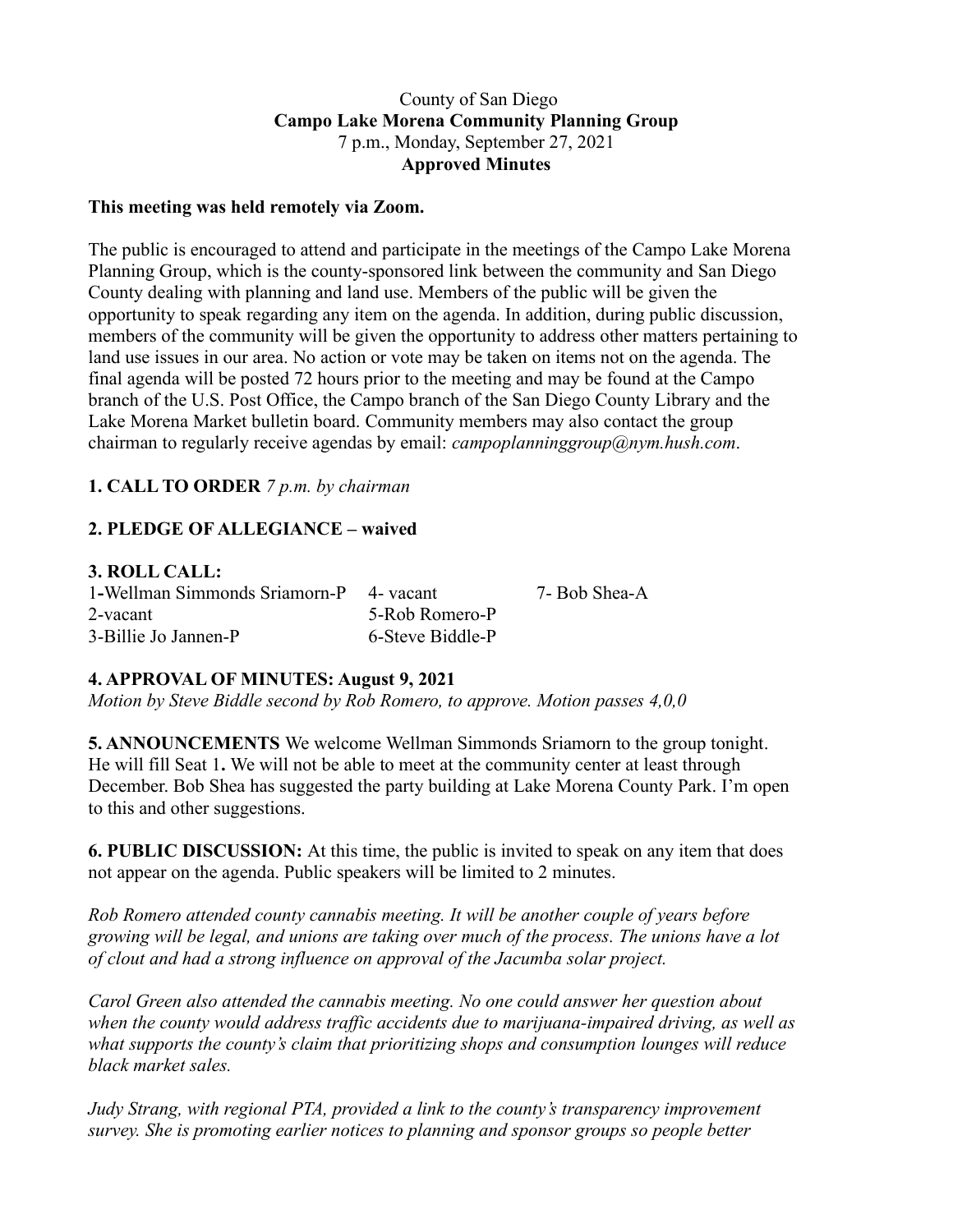*understand what is coming.*

*Cherry Diefenbach reported that Jacumba residents have filed a lawsuit challenging the legality of the Jacumba Solar Ranch project.*

*Rob Romero reported on the recent trash clean-up day. They filled 4 giant bins and a truck with almost all appliances. These events are very useful.*

*Kathleen Lippett said the BOS failed to adopt a single cannabis policy that came from residents. They were all from industry interests. She thinks the county needs to hear repeatedly that they should prioritize residents over political and money interests. The county should be made to consider newer technology than what was approved on the Jacumba solar project.*

*Peggy Walker urges residents to go to the BOS meetings and push back on liberal cannabis policies requested by the cannabis industry. Products are designed to attract children to their food products and branded gear. We have three times as many marijuana cultivators in California as we have McDonalds stores. We grow far more than Californians consume. Where is the excess going?*

# **7. NEW BUSINESS:**

**a. County of San Diego Decarbonization Framework.** The San Diego County Board of Supervisors directed staff to develop a framework for a regional zero carbon sustainability plan to include strategies and initiatives to achieve zero carbon emissions in the region by 2035. Regional Sustainability Program Manager Murtaza Baxamusa to present. **Discussion and vote.**

*Murtaza Baxamusa works for Land Use and Environment Group and is managing the project with UCSD researchers. This will be a guidance document to recommend regulatory actions that can be taken by policymakers to achieve zero emissions by 2035. Several areas of approach include direct emissions (cars, gas appliances, wood heat), and both artificial and natural carbon sequestration. They've been conducting focus groups and public workshops. Technical reports should be available for public review sometime in November with policy recommendations and implementation roadmap to follow. Adoption of policies, practices and governing ordinances by the county, local cities and various agencies will be based on the adopted framework language.*

# *Issues raised by the community*

*Several members and residents raised the issue of pollution coming up from Mexico in greater quantities than we generate ourselves. What plan could possibly make up for that without cooperation from Mexico? Mexican trucks would still be emitting more pollution when driving north of the border.*

*Also mentioned was the tremendous cost to residents, particularly rural residents, who will bear the costs and deprivations of this agenda. How will this be balanced for people who have unavoidable long commutes or must travel long distances to obtain farm and home supplies?*

*How will equity considerations be handled for backcountry residents, most of whom already sequester more carbon on their properties than they will ever use (even if they burn wood for heat)?*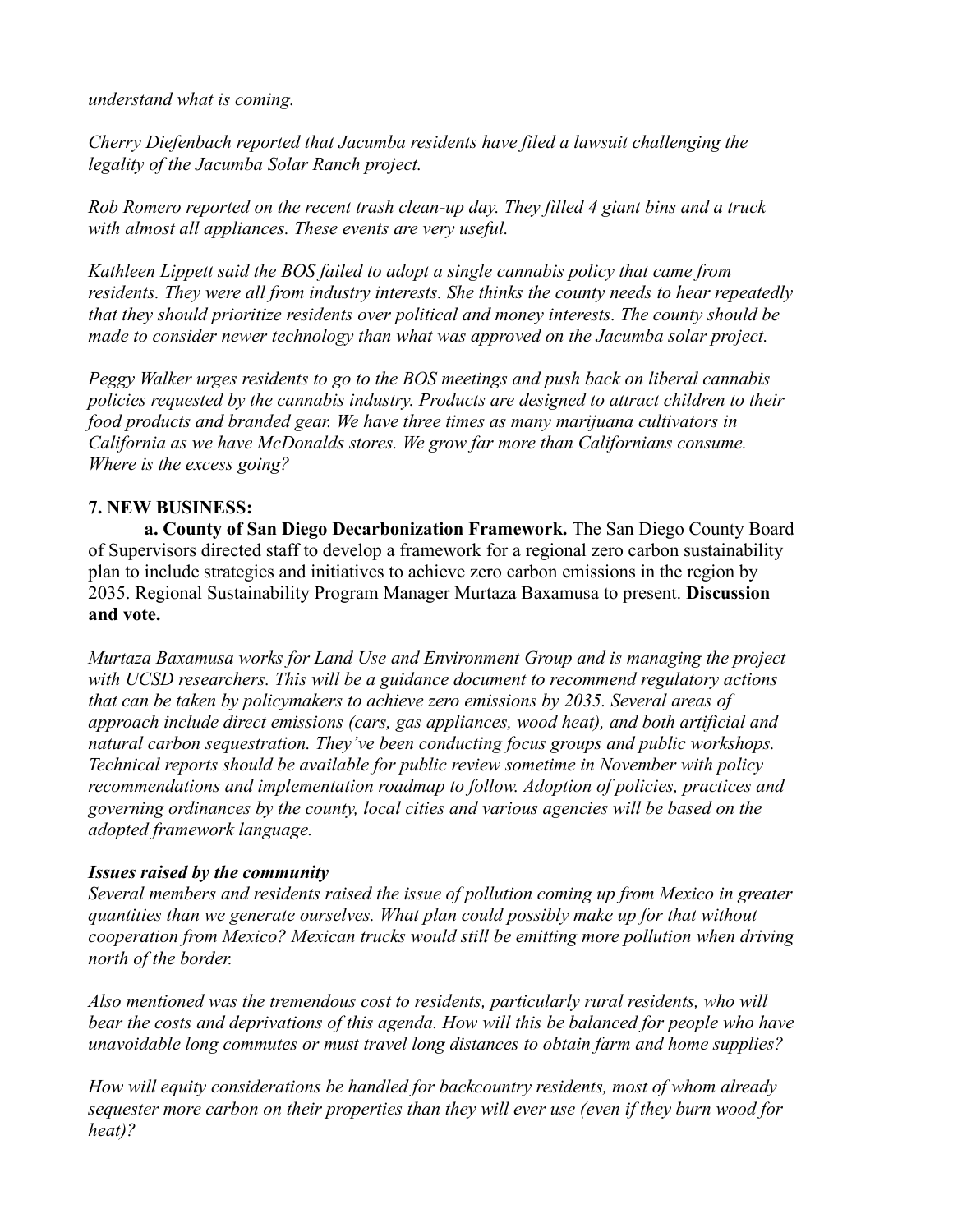*How will local carbon sequestration be quantified? We will need solid information/equations so people in the community can self-evaluate their emissions and sequestration. When will the county get serious about dead brush and trees on its lands that fuel local fire risk? Why punish residents when the county isn't even measuring up? What if proper fire prevention would solve most of the soot and carbon releases out here?*

*Can Murtaza bring us a presenter to explain how soil and plant sequestration assessment will be carried out? Murtaza says no; the team is still deciding how they will do that. Maybe after October.*

**b. Microenterprise Kitchen Operations.** Once approved, this new ordinance would allow home cooks to prepare food for sale to the public, after satisfying health department and other requirements. We heard this proposal in 2019, when the state first passed this law, but they weren't ready then to write an ordinance. Now they are moving forward and looking for input. Planner Vince Nicoletti to present. **Discussion and vote.**

*Ryan Johnson, Department of Environmental Health and Quality, presented. DEHQ would manage enforcement of the ordinance, if BOS adopts. Under state law, residents would be* able to up to 30 meals a day, or 60 per week (less than \$50,000 gross sales a year). They can *do dine-in, order pick-up or delivery. This would be a by-right operation in residential zones, subject only to operating within health department rules. These are intended to be small startup businesses, not large-scale operations, and the ordinance won't require commercial kitchen equipment. Food handlers card will be required. DEHQ is supposed to come back to the BOS in January with ordinance language.*

*Kathleen Lippett expressed concerns about sanitation and food-borne illness. Wellman*

*Sriamorn asked if grease traps will be required (answer no). Steve Biddle asked if DEHQ* plans to increase staff and what the permit will cost. Ryan said that is unknown so far, but the *department is going to create a cost recovery program for BOS approval.*

*Public input will also be accepted on the project website prior to the January BOS meeting.*

*The planning group will do a comment letter once some ordinance language is available.*

**c. Capital Improvements Needs Assessment and priority list.** Carrie Hoff and Marko Medved, both of the General Services Department, will provide an overview of the county's Capital Improvement Needs Assessment (CINA) process. Our deadline for recommendations, if any, is Sept. 30, per Supervisor Anderson who requested this review. **Discussion and vote.**

*Department of General Services Director Marko Medved said the department oversees county facilities, buildings, vehicles and other property. General Services staff is charged with handling funding from multiple sources (general fund, special purpose grants, etc) and arrangements for capital projects identified as priorities. Examples: they acquire land for county projects/preservation and build libraries.*

*Among the projects on the current strategic plan is the addition of a community room to the Campo library. Star Ranch is among the real estate acquisitions it has made recently. Our*